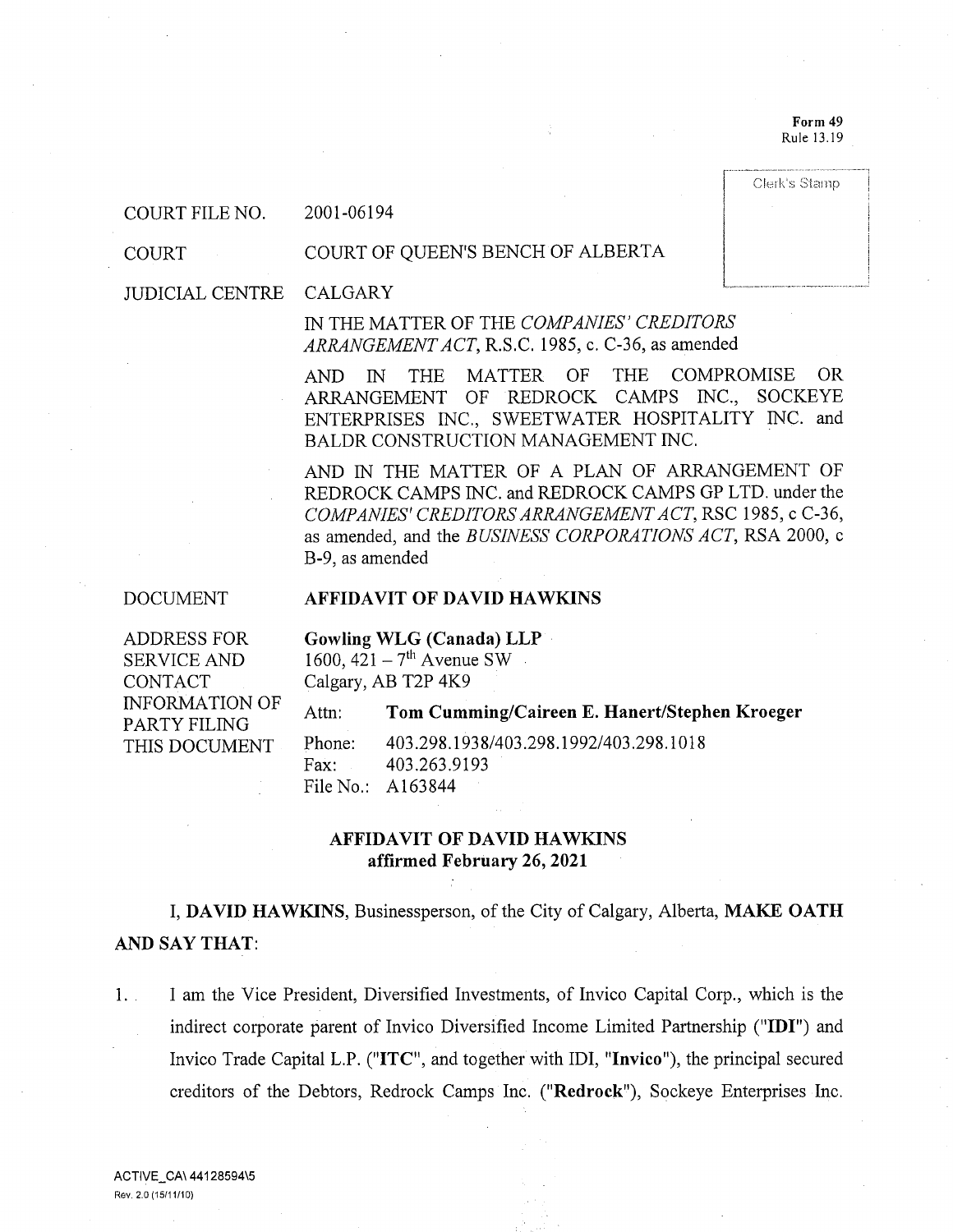("Sockeye"), Sweetwater Hospitality Inc. ("Sweetwater") and Baldr Constructions Management Inc. ("Baldr", and together with Redrock, Sockeye, and Sweetwater, the "Debtors" or the "Redrock Group"). I am also the Chief Restructuring Officer of Redrock and Sockeye ("CRO"). As such, I have personal knowledge of the matters herein deposed to, except where stated to be based upon information and belief, in which case I verily believe same to be true.

- 2. In preparing this Affidavit, I have consulted with legal, financial and other advisors of Invico and the Debtors. I have also reviewed the business records of Invico relevant to these proceedings, and certain of the available business records of the Debtors, and have satisfied myself that I possess sufficient information and knowledge to affirm this affidavit.
- 3. I have also reviewed the Seventh Report of the Monitor dated February 12, 2021 (the "Seventh Report").
- 4. I am authorized to swear this Affidavit as the Chief Restructuring Officer of Redrock and Sockeye and as a corporate representative of Invico.
- 5. I make this Affidavit in response to the Application of BDO Canada Limited, in its capacity as Monitor of the Debtors (the "Monitor"), for advice and direction with respect of the following:
	- (a) Certain amounts held in trust by the Monitor in respect of claims by Troy Ferguson ("Ferguson") under the Builder's Lien Act (British Columbia) to those funds that were advanced by Ferguson in respect of camp installations done by Sockeye in British Columbia;
	- (b) Certain employee expenses incurred by Ferguson on behalf of the Debtors;
	- (c) The return of certain deposits, currently being held in trust by the Monitor, that were paid by Ferguson to Her Majesty the Queen in Right of Alberta (the "Province") for three contracts between Redrock and the Province to provide services and materials to fire camps administered by the Province; and
	- (d) Payment of vacation pay to Ferguson as an employee of Redrock.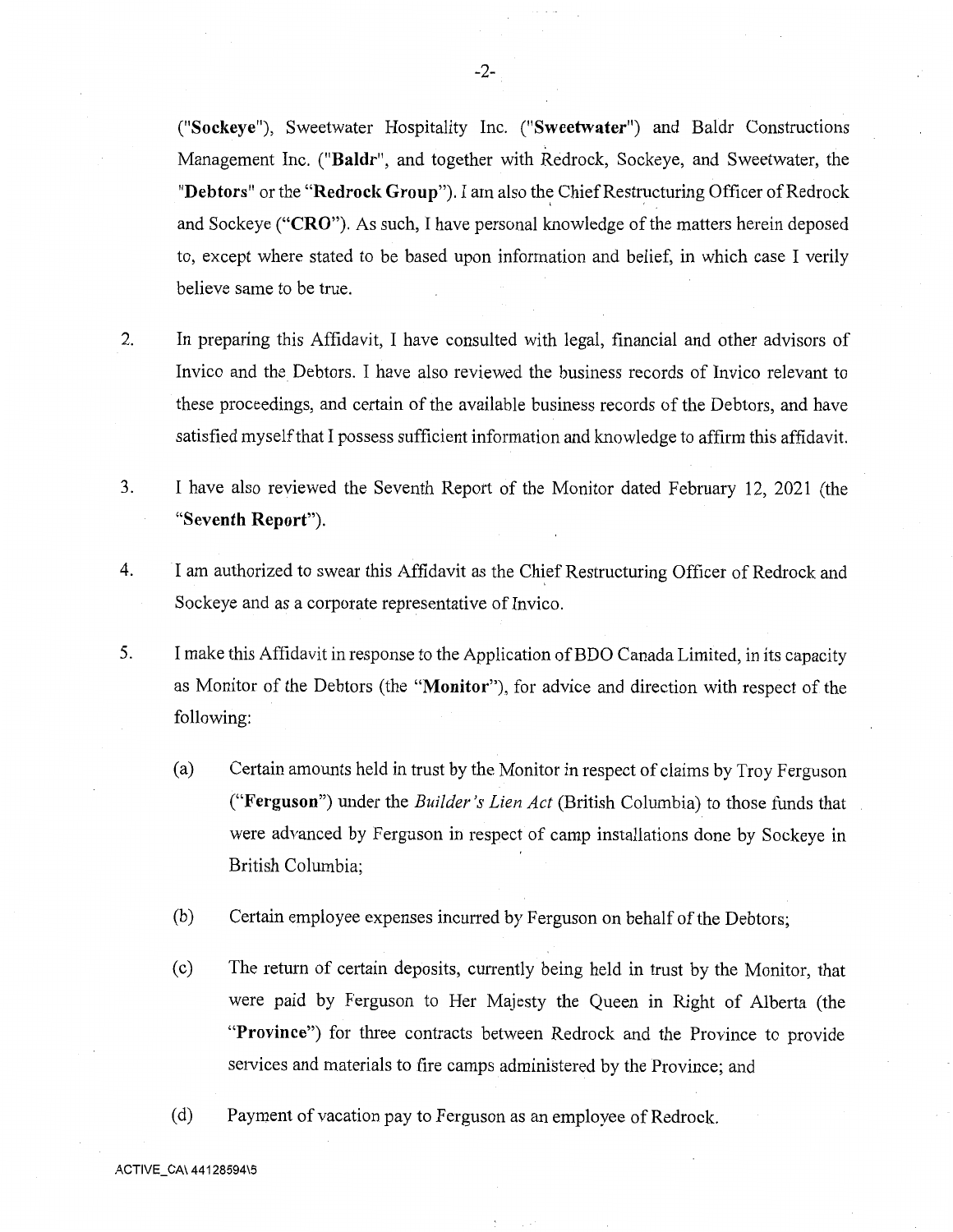### Background

- 6. On May 13, 2020, Justice B.E.C. Romaine granted the initial order in these proceedings (as amended and restated, the "Initial Order").
- 7. The initial background to these proceedings is described in detail in the Affidavits of Christian Wutzke affirmed May 11 and May 21, 2020.
- 8. Ferguson is the former Chief Executive Officer ("CEO") and President, former sole Director of both Sockeye and Redrock, and the operating mind and 50% shareholder of TL Ferguson Corp., which owns 90% of Redrock. Redrock owns 65% of Sockeye. Ferguson resigned on September 4, 2020 from his positions as Director and CEO/President of each of the Debtors, which resignation was effective September 15, 2020.
- 9. I am advised by my review of the Debtors' business records and believe that up until April 2020, the Redrock Group had a corporate credit card that it used for the purposes of purchasing various materials and other items it required for its business. In or about the middle of April 2020, the Redrock Group corporate credit card was cancelled, leaving employees to use their personal credit cards for these items and submit an expense report for reimbursement. Ferguson also used his personal credit card to pay for certain expenses incurred by the Debtors.

# Sockeye Camp Installations — Builders' Lien Trust Claim

- 10. Prior to May 13, 2020, the date of the Initial Order, Sockeye incurred expenses for materials supplied by material suppliers, which materials were used in the construction of a project in the Province of British Columbia. Ferguson used his personal credit card to pay a number of those material suppliers an aggregate amount of \$72,033.15 (the "Trust Claim Amount"). The invoices from the material suppliers (the "Invoices") are set out in Appendix "A" to the Seventh Report.
- 11. I have reviewed the Invoices and note that many of them indicate Sockeye as the customer. I was unable to find any reference to Ferguson on the Invoices. There are also no Invoices from Ferguson to Sockeye pursuant to which Ferguson was the material supplier. The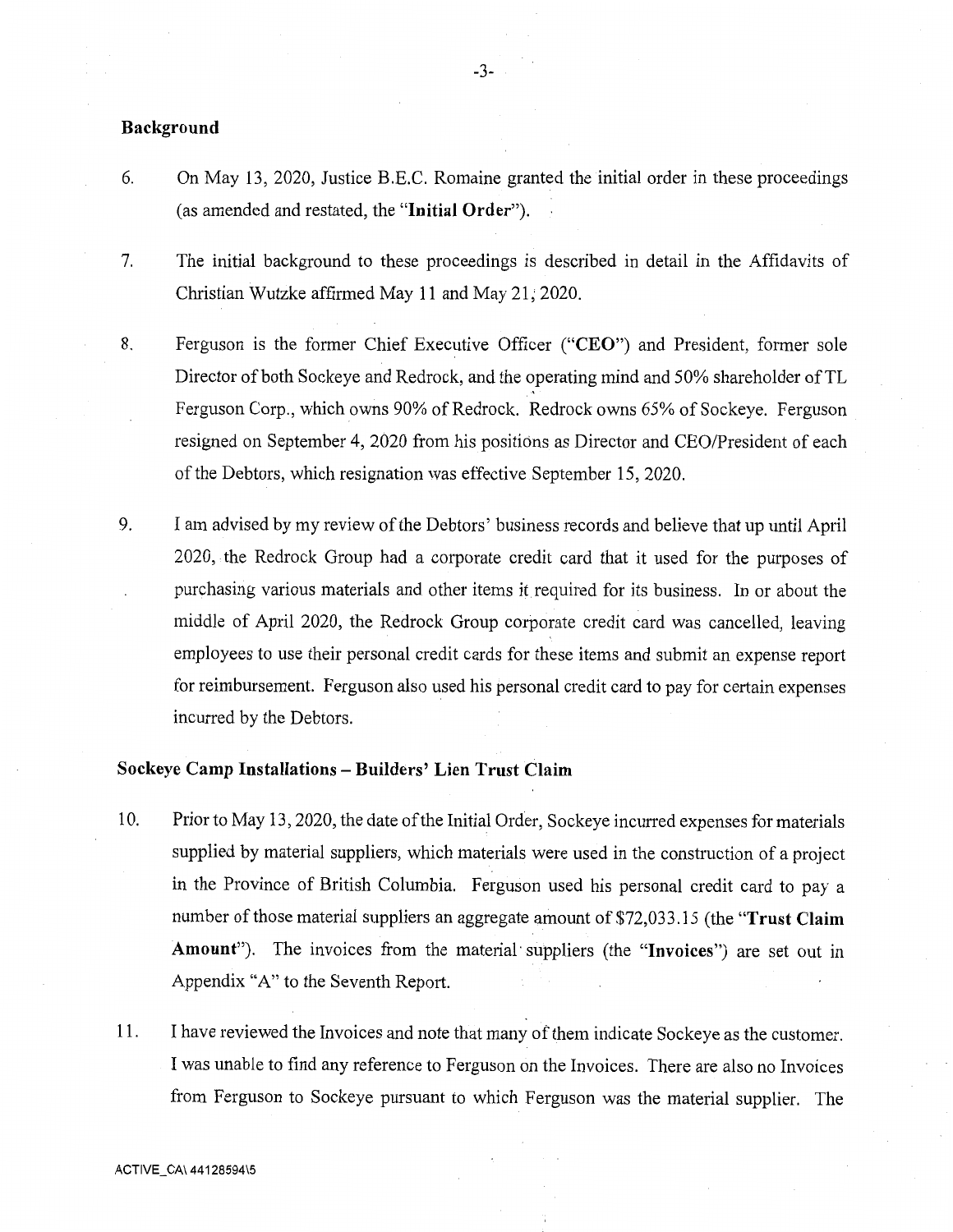Invoices were issued by third party material suppliers and paid by Ferguson on Sockeye's behalf.

12. I have also reviewed Sockeye's books and records and did not find any documentation or other record of an agreement between Sockeye and Ferguson to supply materials to Sockeye, or to act as a middleman between Sockeye and the material suppliers.

#### Employee Expenses

- 13. As noted above, once the Redrock Group's corporate credit card was cancelled, a number of employees used their personal credit cards to pay for certain expenses incurred by the Debtors and submitted expense reports for reimbursement. Ferguson also paid for various expenses incurred by the Debtors using his credit card. Ferguson claims reimbursement for the expenses that he incurred on the Debtors' behalf (the "Ferguson Expenses").
- 14. After these CCAA proceedings were commenced, Ferguson advised that he wished to reimburse those employees who had submitted expense reports for expenses they had paid for on behalf of the Debtors. In consultation with the Monitor and Invico, it was agreed that these expenses would be reimbursed pursuant to the provisions of the Initial Order, as payment of these amounts was determined to be necessary for the continued operation of the Redrock Group's business. A number of those employees being reimbursed were key employees of the Redrock Group, and their continued employment was an important component of ensuring maximum value for the stakeholders through any sale and investment solicitation process.
- 15. However, Invico was not prepared to agree to reimburse Ferguson on the same basis as other employees, given his position within the Redrock Group as director, officer and shareholder, and the determination that payment was not necessary for the continued operation of the Redrock Group's business.

## Redrock Fire Catering Performance Deposits

16. On or about April 29, 2020, Ferguson delivered three personal bank drafts to Alberta Agriculture and Forestry ("AB Agriculture") as fire catering performance deposits on